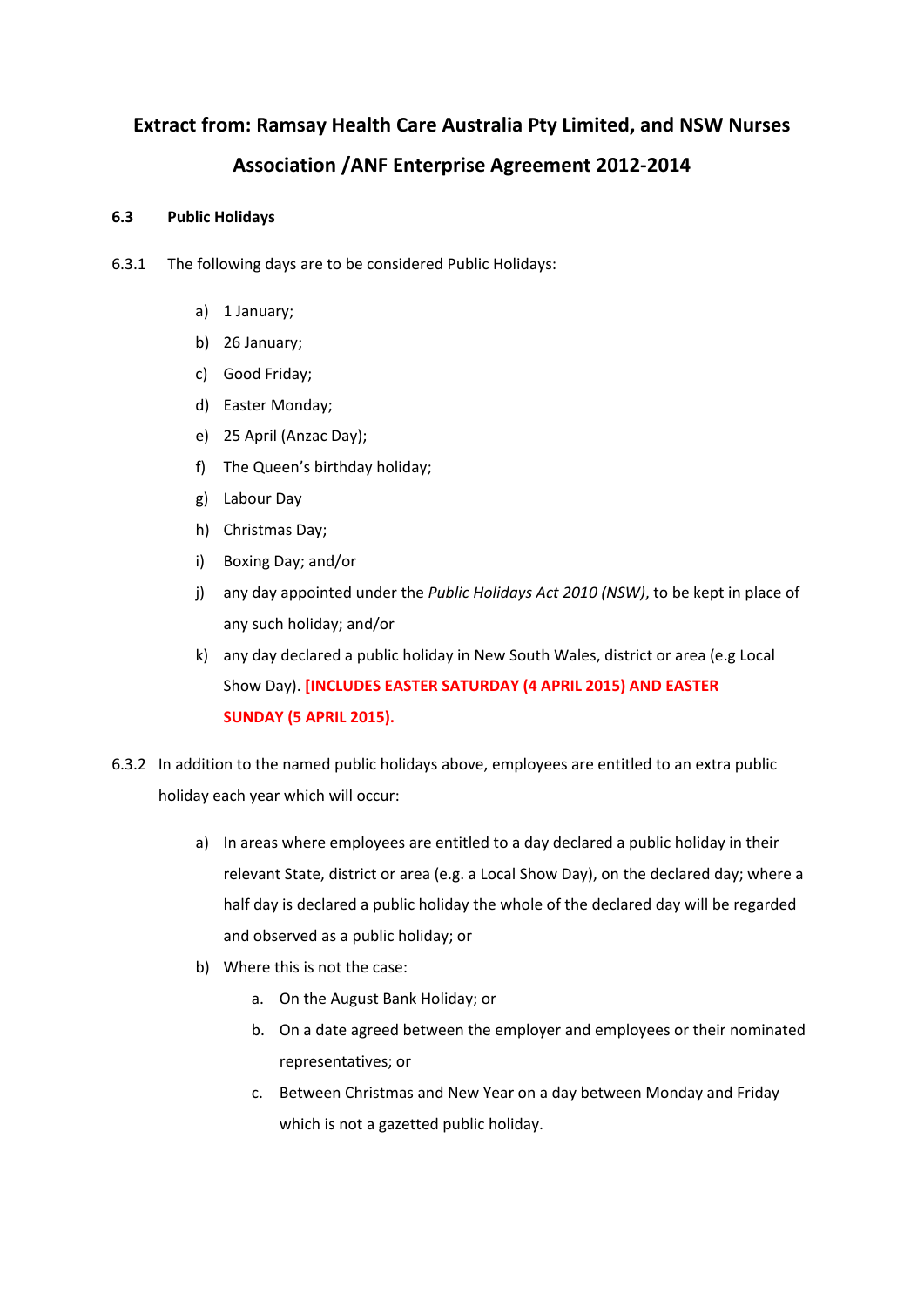- 6.3.3 Due to the nature of the business the employer cannot allow that all employees be absent from work on the Public Holidays.
- 6.3.4 The employee may submit a request to be absent from work on a Public Holiday and the employer will consider the request when devising the relevant roster considering the individual's personal needs and commitments and the needs of the business.

#### **Public Holiday on a rostered work day/ordinary working week**

- 6.3.5 Where a Public Holiday falls on a work day within a roster or an employee's ordinary working week (ordinary hours), the employer will inform the employee whether or not they are required to work that day.
- 6.3.6 Where an employee is required to work ordinary hours on a Public Holiday they can make a choice between the following arrangements:
	- a) to be paid 1.5x their ordinary rate and be entitled to an additional day of annual leave in compensation; or
	- b) to be paid 2.5x their ordinary rate.

 Employees must opt in to one arrangement for a 12 month period. No weekend or shifts penalties will apply under either arrangement.

6.3.7 For a Full‐time employee, where a Public Holiday falls on a work day within a roster or an employee's ordinary working week and the employee is not required to work the employee will be paid for their ordinary working hours on that day.

### **Public Holiday on a rostered day off ( non 7 Day Shift worker)**

6.3.8 Where a Public Holiday falls on a rostered day off a shift worker other than a "*7 day shiftworker*" (see Definitions) and who receives 4 weeks Annual Leave, such shift worker shall receive an ordinary day's pay in addition to the weekly rate or, if the employee elects, shall receive an additional day of Annual Leave.

#### **Public Holidays on Accrued Days Off**

6.3.9 Where an employee's accrued day off falls on a public holiday the employee will be entitled to: